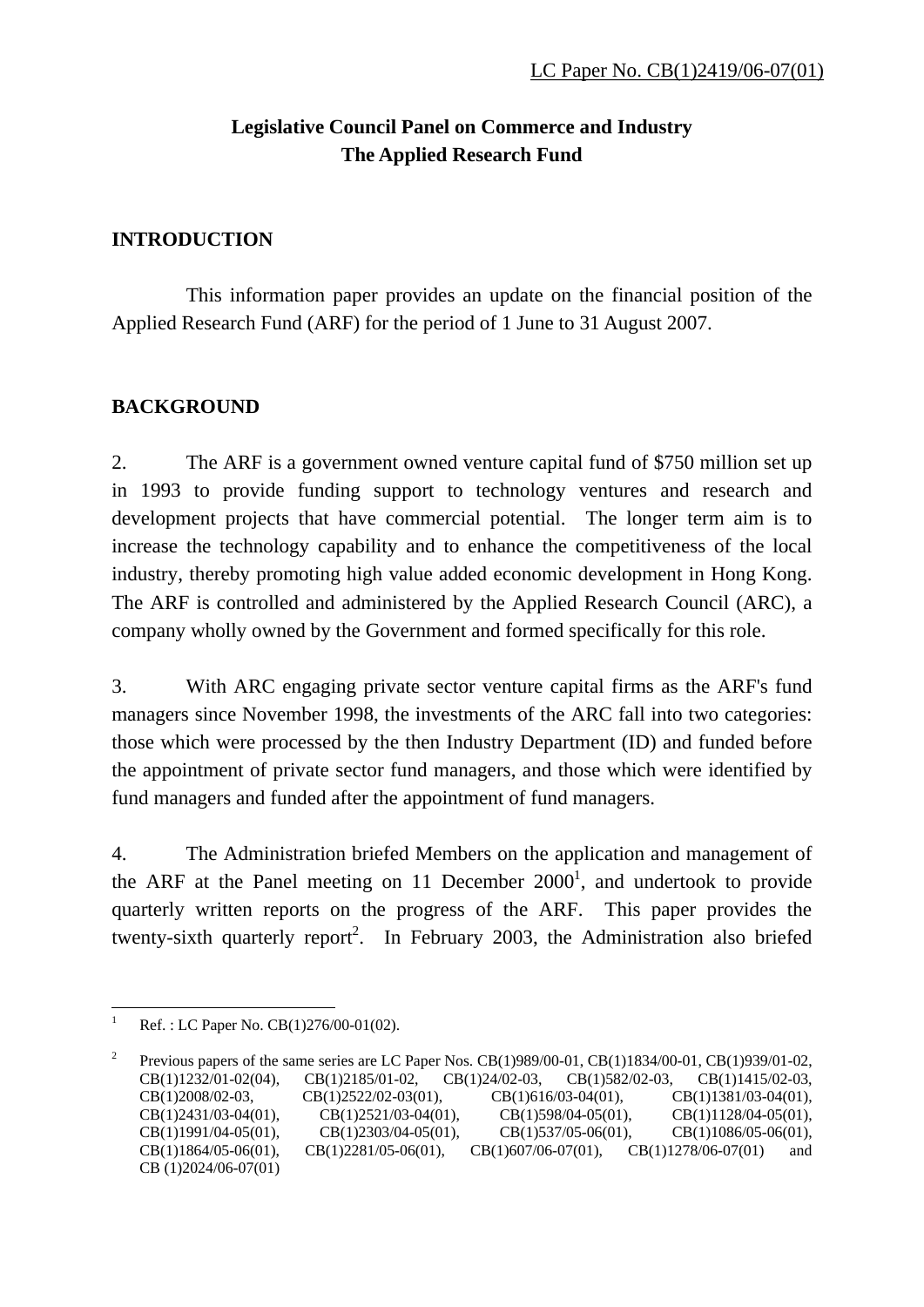Members on the review of the role and future of the  $ARF<sup>3</sup>$ 

5. In April 2004, the Administration reported to the Panel the then latest situation of the ARF in the context of overall development framework for innovation and technology in future<sup>4</sup>. The Administration further briefed the Legislative Council in the context of a public hearing held by the Legislative Council Public Accounts Committee on 10 May 2004 regarding the funding of projects under the ARF as contained in chapter 2 of Report No. 42 of the Director of Audit tabled at the Legislative Council on 21 April 2004. On 23 June 2004, the Legislative Council Public Accounts Committee released its own report on the funding of projects under the ARF. In response, the Chief Secretary for Administration tabled the Government Minute on 20 October 2004.

6. On 18 January 2005, the Administration briefed Members on the review result of the  $ARF<sup>5</sup>$ . The Panel generally agreed to the winding down of the ARF as proposed.

## **LATEST DEVELOPMENT**

## **I. Projects processed by the then ID**

7. The ARC has approved 27 projects in this category with a total amount of \$97 million. As reported in the last update, among these 27 projects, ARC has exited from 22 projects in the form of loans fully repaid (9 cases), loans written off (8 cases), equities sold at net asset value (1 case), equities sold at nominal value (3 cases) and company dissolved (1 case). As a result, ARC has written off a total of some \$33.2 million or 34.2% of the total approved amount.

 $\frac{1}{3}$ Panel paper CB(1)844/02-03(04) discussed by the Panel on 10 February 2003 refers.

<sup>4</sup> Paper ref. : CB(1)1470/03-04(05) titled "Strategic Framework for Innovation and Technology Development" discussed by the Panel on 13 April 2004 refers.

<sup>5</sup> Paper ref. : CB(1)690/04-05(04) titled "New Strategic Framework for Innovation and Technology Development and Review of the Applied Research Fund" discussed by the Panel on 18 January 2005 refers.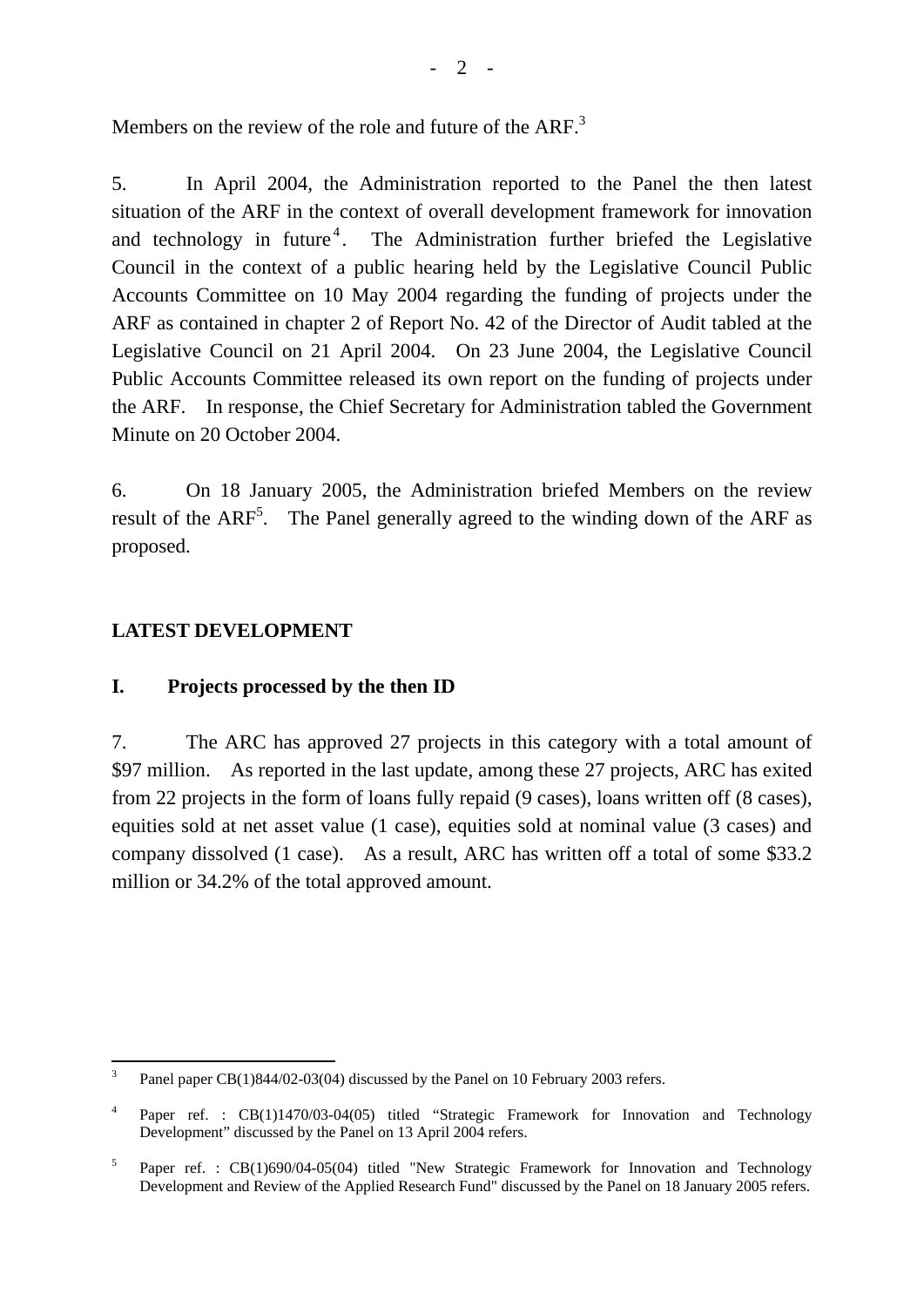8. Among the remaining five projects, ARC has provided support in the form of equity injection for one case and in the form of loans for the other four cases. During this reporting period, for the former case ARC is still holding shares in the concerned company. As regards the four loan cases, the companies/guarantors of three cases were repaying the loan, and legal proceedings were being taken for the remaining one case.

#### **II. Projects funded through fund managers**

9. Since the last update, the ARC has not made any new or follow-on investment (with the expiry of investment period for new investment and follow-on investment in end March 2005 and end March 2006 respectively). During the reporting period, the ARC has sold the shares of one company. As at end August 2007, there were a total of 25 projects supported by the ARF through fund managers with approved funding of  $$410$  million. Details of the 11 active investments<sup>6</sup> and their sectoral distribution are at **Annex**.

10. The latest valuation as at 30 June 2007 of all the 25 investments made by the fund managers was 45% of the corresponding total investment costs. The main reasons for the below-cost valuation remain to be that our fund managers are still prudent in the valuation in view of the financial difficulties confronting some investee companies and that the investment climate for technology businesses in Hong Kong remains generally sluggish even though there has been a revival of investments in the technology sector in the US and Mainland China recently.

<sup>&</sup>lt;u>.</u> 6 We reported in the paper of December 2000 (Ref: LC Paper No. CB(1)276/00-01(02)) that two investments had been written off, in the update of January 2002 (Ref: LC Paper No. CB(1)939/01-02) that one investee company had been wound up, in the update of June 2002 (Ref: LC Paper No. CB(1)2185/01-02) that one investee company was in the process of liquidation, in the update of October 2002 (Ref: LC Paper No. CB(1)24/02-03) that one investee company was in the process of liquidation, in the update of June 2003 (Ref: LC Paper No. CB(1)2008/02-03) that the shares in an investee company had been sold at nominal value, in the update of July 2004 (Ref: LC Paper No. CB(1)2431/03-04(01)) that the shares in an investee company had been sold to a NASDAQ-listed company, in the update of March 2005 (Ref: LC Paper No. CB(1)1128/04-05(01)) that the shares in another company had been sold, in the update of December 2005 (Ref: LC Paper No. CB(1)537/05-06(01)) that we had redeemed and sold the shares in another two companies, in the update of June 2006 (Ref: LC Paper No. CB(1)1864/05-06(01)) that another investee company had been wound up*,* in the update of March 2007 (Ref: LC Paper No. CB(1)1278/06-07(01)) that the shares in another investee company had been sold*,* and in the update of June 2007 (Ref: LC Paper No. CB(1)2024/06-07(01) that the shares in another investee company had been sold. The shares of another investee company had been sold as covered in paragraph 9 of this paper. This means a loss of a total of \$171.4 million or 41.8% of the approved funding. Hence, a total of 11 investments are still active.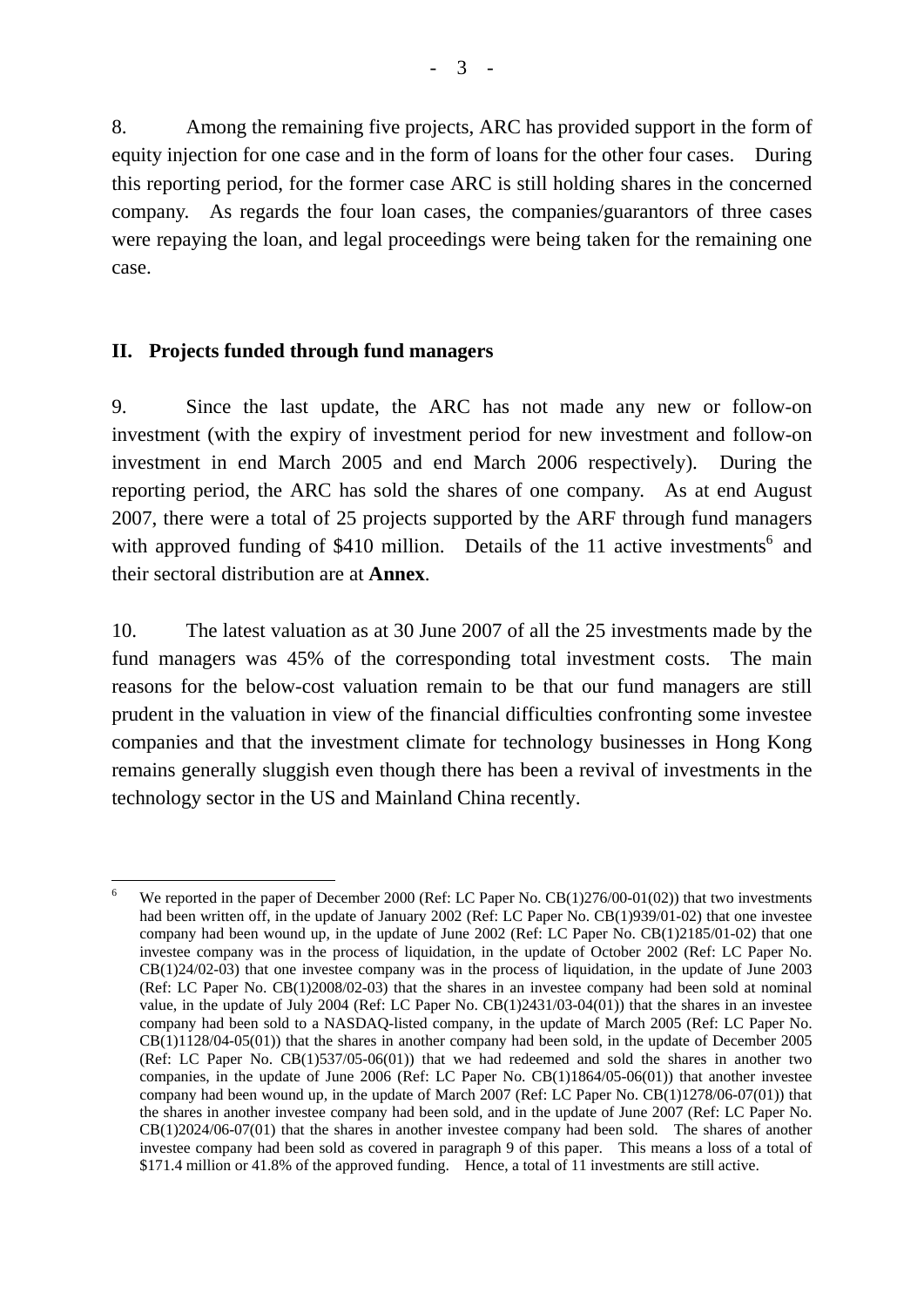## **CONCLUSION**

11. Members are invited to note this paper.

**Commerce and Economic Development Bureau September 2007**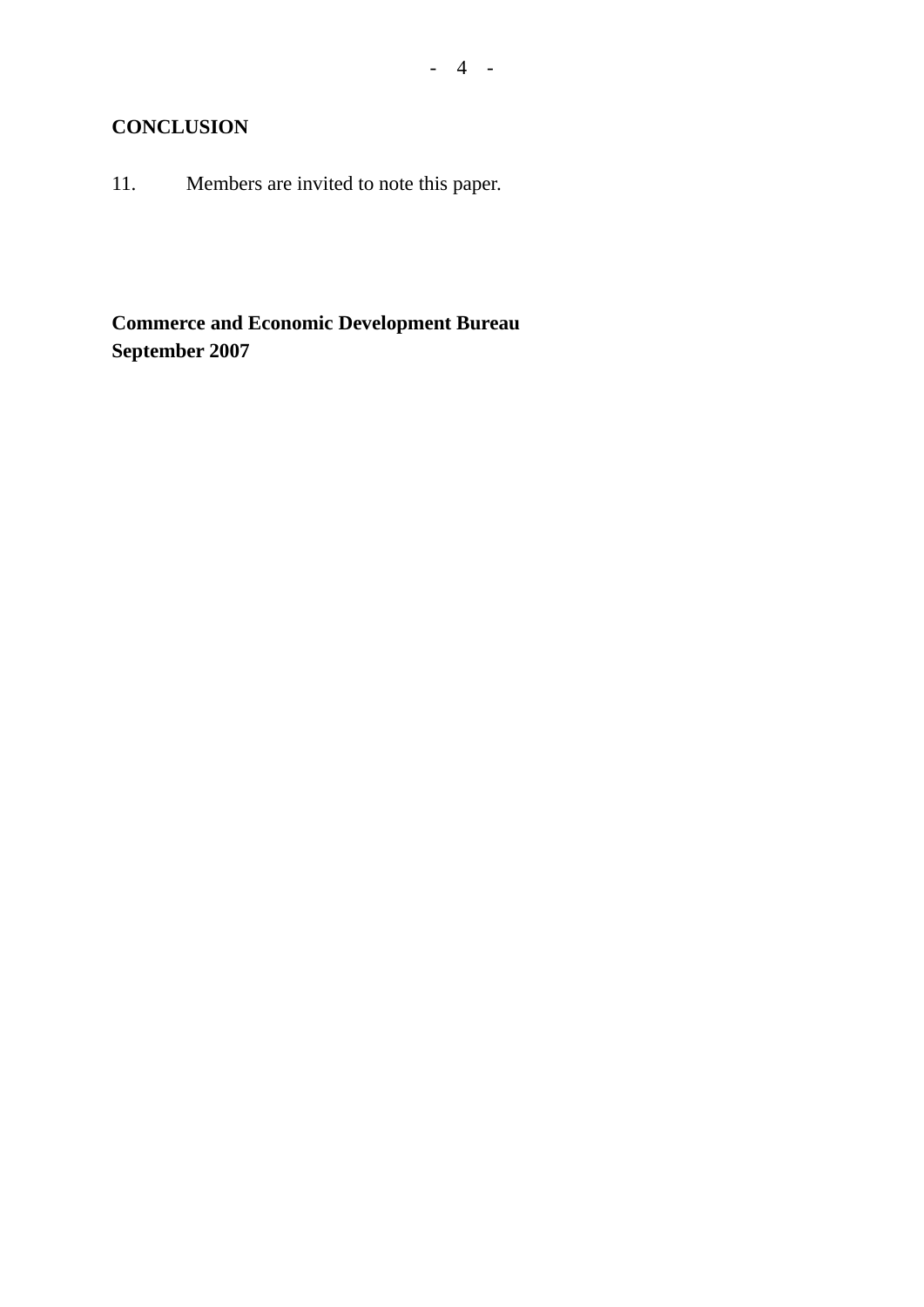# **List of Active Investments Approved by the Applied Research Council after the Engagement of Fund Managers in November 1998 (Position as at end August 2007)**

### **Information Technology**

| <b>Investee Company</b>                                                                           | <b>Fund Manager</b>                              | <b>Technology Area</b>                                                                                              | <b>Funding</b><br><b>Approved</b><br>(HK\$m) |
|---------------------------------------------------------------------------------------------------|--------------------------------------------------|---------------------------------------------------------------------------------------------------------------------|----------------------------------------------|
| ecVision Ltd.                                                                                     | <b>Walden Technology</b><br>Management (HK) Ltd. | Business-to-business<br>e-commerce software and<br>services                                                         | 27.24                                        |
| <b>Wisers Information</b><br>Ltd.                                                                 | Walden Technology<br>Management (HK) Ltd.        | Electronic aggregation and<br>distribution of Chinese<br>language-based content                                     | 33.84                                        |
| iASPEC Technologies Softech Investment<br>Inc. (formerly<br>Uni-tech Systems<br>Engineering Ltd.) | Management Co. Ltd.                              | System integration,<br>application hosting<br>services                                                              | 15.55                                        |
| <b>Emsoft Limited</b>                                                                             | Softech Investment<br>Management Co. Ltd.        | To develop software<br>applications and operating<br>systems for embedded<br>devices based on the<br>Linux platform | 7.80                                         |
| <b>Menfond Electronic</b><br>Art & Computer<br>Design Co. Ltd.                                    | Softech Investment<br>Management Co. Ltd.        | Provision of digital effects<br>and 3D computer<br>animation                                                        | 8.00                                         |

 **Total 92.43**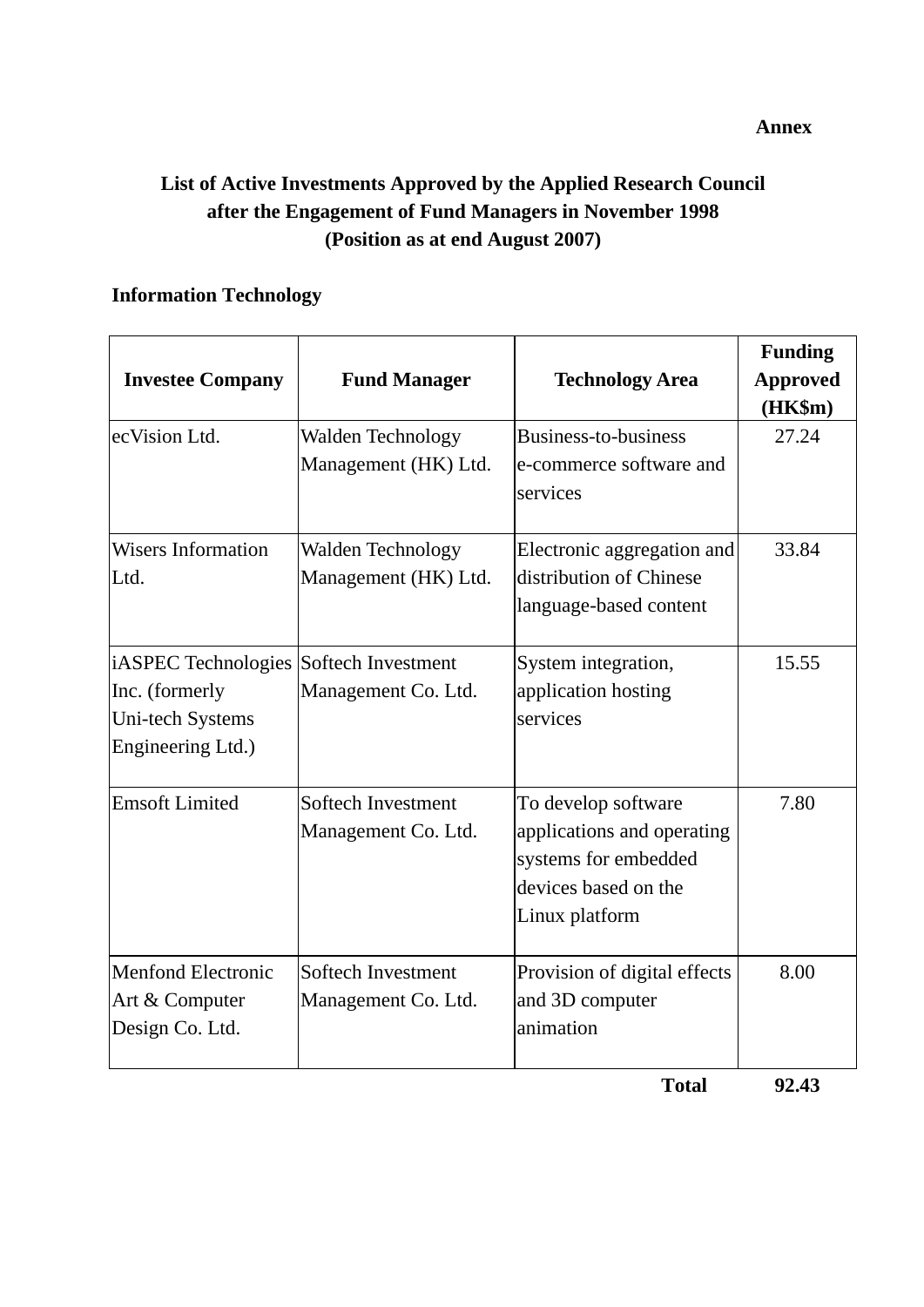# **Biotechnology**

| <b>Investee Company</b>                  | <b>Fund Manager</b>                       | <b>Technology Area</b>                                                                                   | <b>Funding</b><br><b>Approved</b><br>$(HK\$ m $)$ |
|------------------------------------------|-------------------------------------------|----------------------------------------------------------------------------------------------------------|---------------------------------------------------|
| Plasmagene<br><b>Biosciences Limited</b> | Softech Investment<br>Management Co. Ltd. | To research and develop<br>non-invasive techniques                                                       | 11.70                                             |
|                                          |                                           | for detection of prenatal<br>and cancerous diseases<br>based on proprietary and<br>licensed technologies |                                                   |
|                                          |                                           | Total                                                                                                    | 11.70                                             |

# **Electronics**

| <b>Investee Company</b> | <b>Fund Manager</b>                       | <b>Technology Area</b>                                                                       | <b>Funding</b><br><b>Approved</b><br>(HK\$m) |
|-------------------------|-------------------------------------------|----------------------------------------------------------------------------------------------|----------------------------------------------|
| Dragonchip Limited      | Softech Investment<br>Management Co. Ltd. | To design IC chips with<br>embedded Flash memory<br>for consumer electronics<br>applications | 17.94                                        |
|                         |                                           | $T_{\rm{2}}$ $\sim$ 1                                                                        | 1 <i>m</i> a <i>l</i>                        |

**Total 17.94** 

### **Telecommunications**

| <b>Investee Company</b>                          | <b>Fund Manager</b>                       | <b>Technology Area</b>             | <b>Funding</b><br><b>Approved</b><br>(HK\$m) |
|--------------------------------------------------|-------------------------------------------|------------------------------------|----------------------------------------------|
| Continuous<br>Technologies<br>International Ltd. | Softech Investment<br>Management Co. Ltd. | Computer telephony<br>applications | 18.14                                        |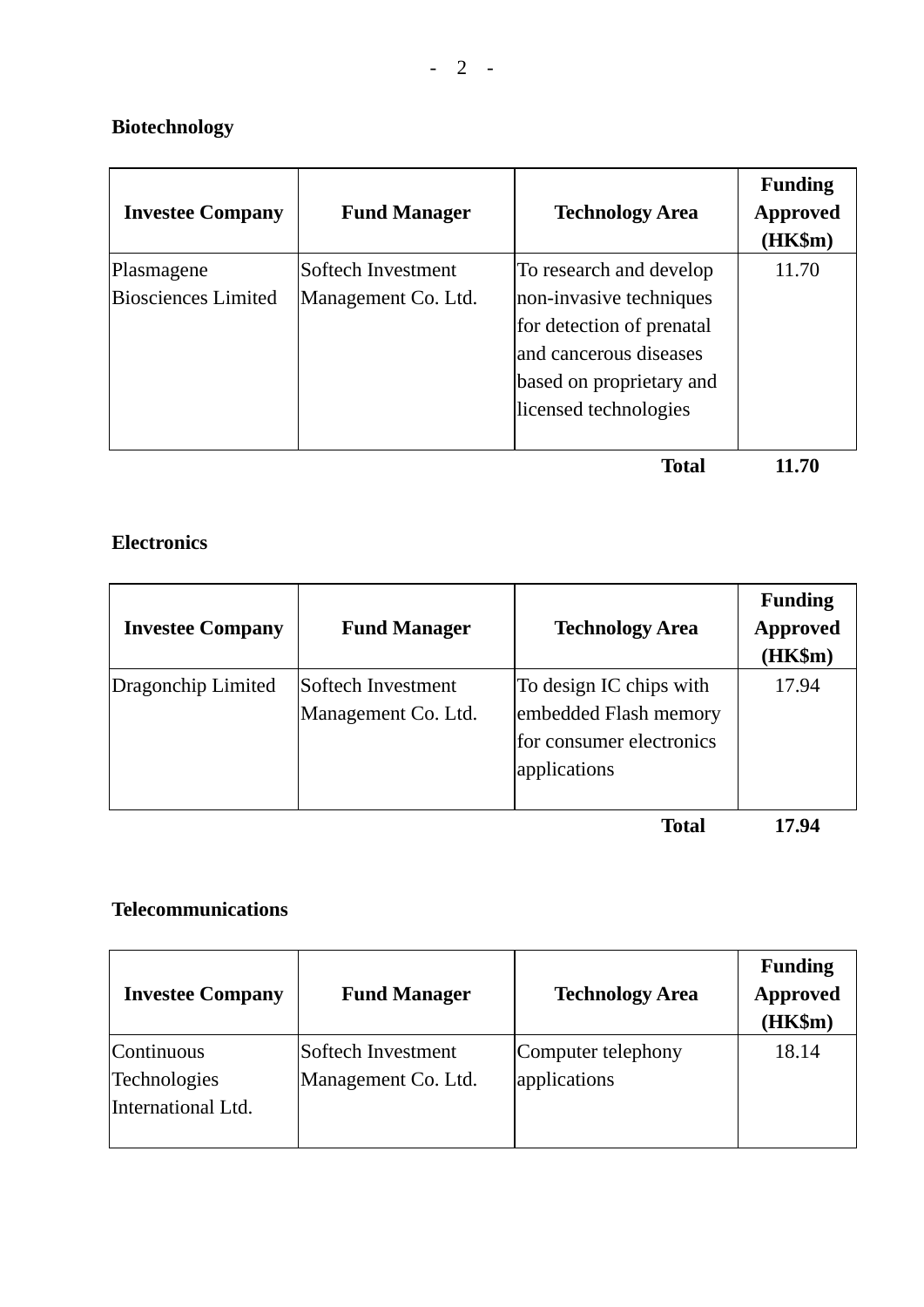| <b>Investee Company</b>               | <b>Fund Manager</b>  | <b>Technology Area</b> | <b>Funding</b><br><b>Approved</b><br>$(HK\$ m $)$ |
|---------------------------------------|----------------------|------------------------|---------------------------------------------------|
| CommVerge Solutions Walden Technology |                      | Telecom system         | 7.80                                              |
| Ltd.                                  | Management (HK) Ltd. | integration            |                                                   |
| iMagic Infomedia                      | Softech Investment   | Development of         | 11.00                                             |
| <b>Technology Limited</b>             | Management Co. Ltd.  | computerized public    |                                                   |
|                                       |                      | payphones and kiosks   |                                                   |
|                                       |                      | <b>Total</b>           | 36.94                                             |

## **Materials**

| <b>Investee Company</b> | <b>Fund Manager</b> | <b>Technology Area</b>    | <b>Funding</b><br><b>Approved</b><br>(HK\$m) |
|-------------------------|---------------------|---------------------------|----------------------------------------------|
| Vantage Technology      | Softech Investment  | Developer and producer of | 18.00                                        |
| Limited                 | Management Co. Ltd. | release paper             |                                              |

**Total 18.00**